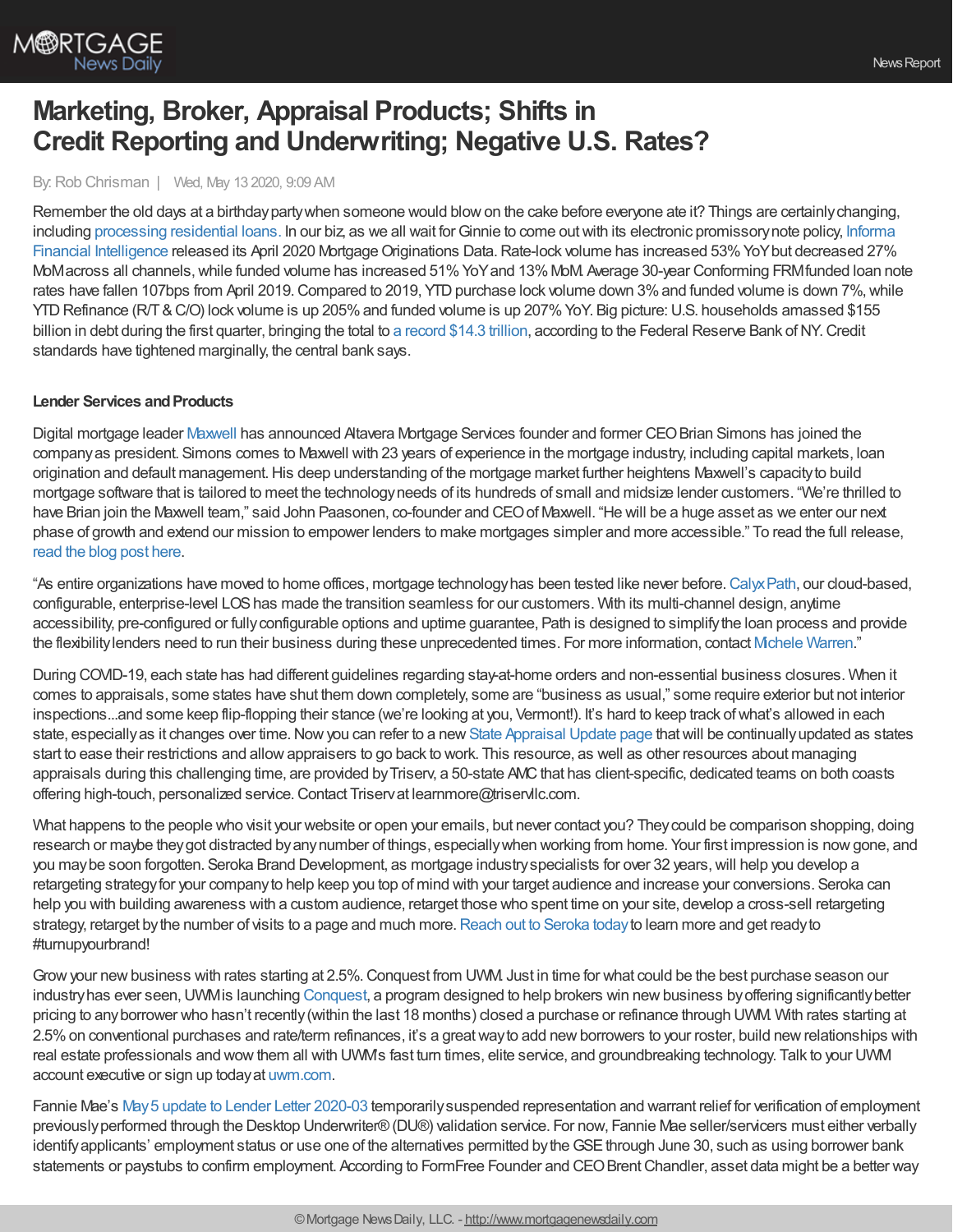

to determine a borrower's employment status anyway. Echoing his [statements](https://www.formfree.com/2020/05/06/fannie-mae-temporarily-drops-employment-rep-and-warrant-relief-national-mortgage-news/) in National Mortgage News last week, Brent writes, "with consumer-permissioned bank data,we can corroborate direct deposit information against other data sources to verifyasset, income and employment and qualify a loan with as much confidence as any other system lenders use today." For a demo of how Passport by FormFree verifies assets, income and employment, email Gregg Palmer.

UNIFY CRM shows you how to connect the right way, at the right time, with the right people. Industry leaders are forecasting the historic demand for newhomes to revitalize the market. Planning and securing relationships to prepare for whatever the market brings is just one of the things UNIFYCRMcan help you achieve. The future is unknown, but our commitment to your success is not.UNIFYCRMhas features and automation tools designed to make the most of your contacts and relationships. Target Builders with co-branded drop campaigns with your preferred Realtors.Open House Flyers and Single PropertyWebsites strengthen the relationships connected to your business. Let us help you take the stress out of everyday tasks and find the exciting opportunities in your database and current relationships. We built UNIFY CRMfor the challenges of this business. Work Smart. Manage Smarter. Sell Better. [Schedule](http://unifycrm.com/contact/) a Demo Today.

## **COVIDCredit Changes**

Mortgage forbearance is a temporary pause in payment; it is NOT forgiveness. All missed payments by the borrower must be paid back. It can have [significant](https://www.experian.com/blogs/ask-experian/how-forbearance-affects-credit/) impacts on credit historyand credit scores. But Federal relief provided for in the CARESAct tells lenders to be flexible with mortgage borrowers, automaticallygranting payment forbearance of up to 90 days for all who request it and not reporting negativelyto the credit bureaus.

If there are three groups that knowabout credit, itwould be the CFPB, FHFA, and HUD. [Theylaunched](https://www.cfpb.gov/housing) a new mortgage and housing assistance website. The syndicate "are offering extensive CARES Act assistance and **protection for Americans having trouble paying their mortgage** or rent during the COVID-19 national health emergency" and the site "consolidates the CARES Act mortgage relief, protections for renters, resources for additional help, and information on howto avoid COVID-19 related scams. It also provides lookup tools for homeowners to determine if their mortgage is federally backed, and for renters to find out if their rental unit is financed by FHA, Fannie Mae, or Freddie Mac."

Don't forget that in January Fair Isaac Corp., announced a new suite of scoring models that will be available from all three credit reporting agencies (Experian, TransUnion and Equifax) to lenders bythe end of 2020. For example, here's [Experian's](https://www.experian.com/blogs/ask-experian/fico-10-score-changes-what-it-means-to-your-credit/) take. The new models will treat late payments and debt more severely, butwill also nowconsider historical information about your credit card balances and payment amounts. Your FICO Score will likely change as a result. If you are in the lower 600s and struggling to make payments on time, your score can and will go down further as usual but now it will happen even faster and at bigger point range. If you are in the high 600s and making payments on time and trending toward lower debt levels, your score could actuallyincrease.

The April COVID-19 [consumer](https://listwithclever.com/real-estate-blog/covid-finances-april/) financial report points out that 52%of homeowners report being concerned about the value of their homes, almost one quarter of renters are delaying buying a home as a result ofCOVID-19, and 45%of renters said they're living paycheck to paycheck.

YesterdayWells Fargo Funding (correspondent) spread the word via C20-033 (33 already!?) that for loans purchased after 5/19, "In the event a payment due the Seller/servicer becomes late after Wells Fargo Funding purchases a Loan, the Seller is responsible for notifying our NewLoan Reconciliation department byemail (NLR-CorrespondentResearch@wellsfargo.com) within 15 days of such payment's due date or the month such payment was due."

Yesterday Franklin American let correspondents know that it is, "amending Bulletin #2020-17 published May 4, 2020 as follows: A Conventional purchase or rate and term refinance transaction that enters into forbearance after the FAMC purchase date will not be assessed the agencyLLPAs of 5.000%(first time homebuyers) and 7.000%(all other loans). FAMC's policyfor cash-out refinance transactions remains unchanged. Any Conventional cash-out transaction that enters into forbearance following the FAMC purchase date and prior to agency settlement will be subject to repurchase. As a reminder, FAMC will not purchase any transaction that is in forbearance."

MWF Wholesale now has a maximum Debt-To-Income (DTI) ratio of 43% for all CalHFA products. CalHFA FHA manually underwritten loans will remain at a maximum of 43% DTI. (Loans not locked by April 30th that have a DTI more than 43% will be subject to cancellation.) Please check your loans and leads to ensure your loans >43%DTI are locked in a timelymanner.

Don't forget that Fannie Mae updated the Impact of COVID-19 on originations in [LL-2020-03](https://singlefamily.fanniemae.com/media/22316/display) to extend the temporary policies to June 30. Also added topics on unemployment benefits as qualifying income, furloughed borrowers, suspension of representation and warrantyrelief for employment validation through the Desktop Underwriter®(DU®) validation service, sale of loans aged sixmonths or less, and more.

Quicken Loans made some changes to its self-employed document requirements: 60 days of asset statements showing 6 months of PITIA (for the subject property) in reserves, Business taxreturns, If the business is a sole proprietorship, personal taxreturns are acceptable.